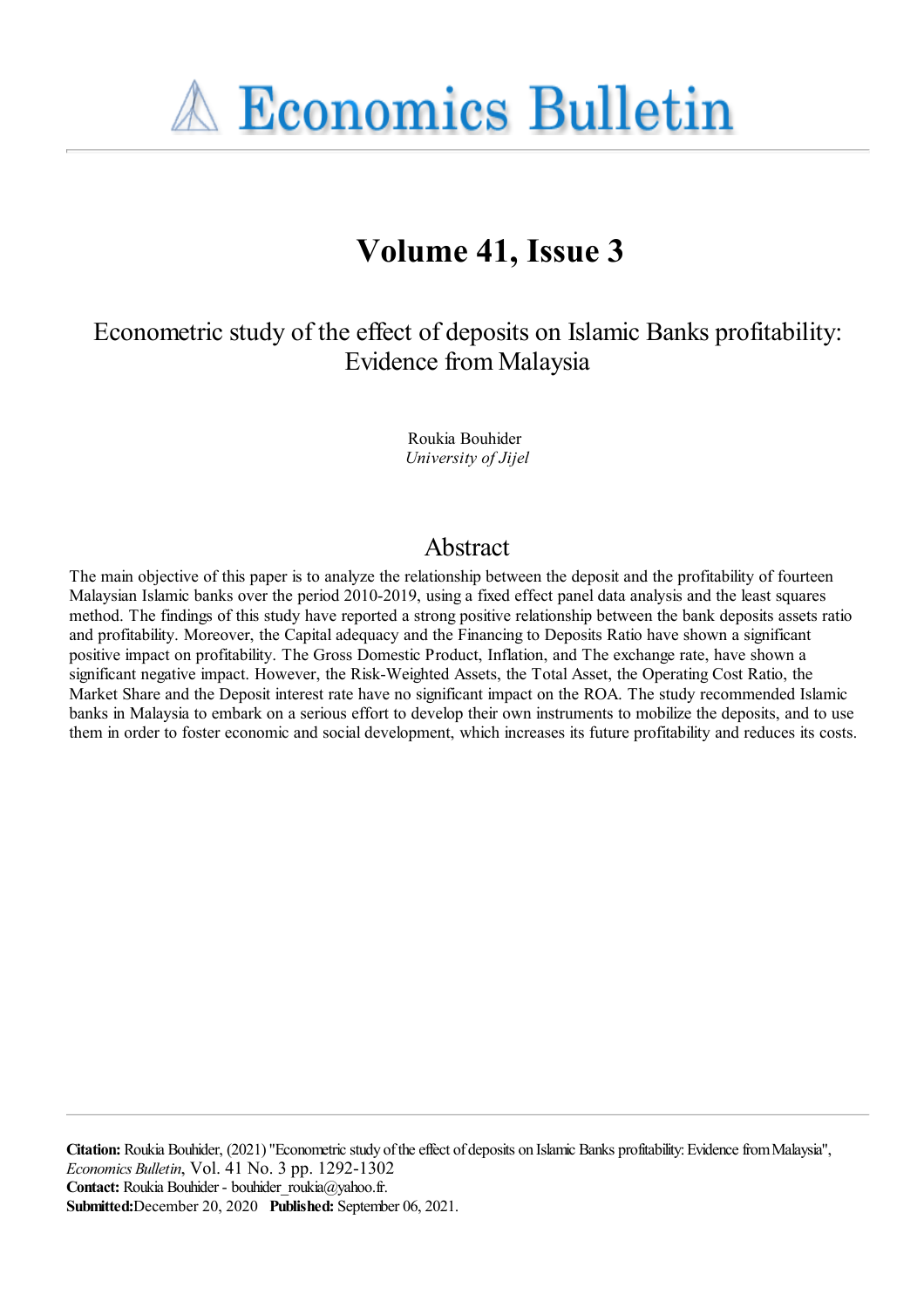#### **1. Introduction**

The Islamic Bank is an institution that accepts deposits and uses funds for financing purposes in order to avoid dealing with Riba' (Interest Rate), to stay away from acts contrary to Islamic Shari'ah practices (Islamic Law) and to promote profit-sharing in the conduct of banking business (Alani & Yaacob, 2012; Ali, 2011). In Islamic banks, there are three major kinds of deposits. The first one is the current deposit accounts, also called Al-Wadiah Account, which deems the Islamic banks a trustee of funds. The Islamic bank may use these funds in its business operations at its own risk (see Al-Muharrami, 2014, Bello & Bt Hassan, 2014), or in providing interest-free loans to businesses as well as to consumers. The second type is saving deposits, there are two types of savings deposits: Al-Wadia savings deposit in which the depositors authorize the Islamic bank to use the funds at the owner's risk; who guarantees to its customer the full deposited funds with any voluntary profit (see Khan et al., 2008, Kettell, 2011, Qaed, 2014). Al-Mudaraba (Profit Sharing) savings deposits in which the depositors give the Islamic bank exclusive rights to manage the deposits. The third kind is Profit-Sharing Investment Accounts (PSIA), which can be either 'unrestricted' or 'restricted' depending on whether or not the Rabb-Ulmal (The Financier) gives the bank specific instructions relating to the investment. In both cases, Islamic banks will invest these funds and share the profits with the PSIA holders, who are no longer creditors, but investors with the right to claim profits and shoulder the risk of having low, or even no return on their deposits (see Archer et al., 2009, Arshad & Nurfadilah, 2017, Mullineux, 2003). AL-Mudarabah (Profit Sharing) is a partnership between Rabb-Ulmal (The Financier) who provides a particular amount of capital and AL-Mudarib (The Manager) who acts as a trustee (Sapuan, 2016). The partners share profits, according to an agreed ratio, but subject to the exception the Rabb-Ulmal(The Financier) bears any losses because the Mudarib (The Manager) having no capital in the partnership to absorb losses (Alaeddin et al., 2017). The Mudarib (Islamic bank) does not permit to provide any security for the fixed and main return (Kahf, 2013). The availability of different types of Islamic deposit products is aimed at meeting a diverse consumer's financial needs such as transaction, emergency and investment purposes (Amin, 2013).

Islamic deposit facilities help moving the funds from the surplus units to the deficit units, according to the Shari'ah (Islamic Law). Deposits can be considered as the most important source of banks' fund and plays a major role in running the Islamic banking industry. The expansion of Islamic banks is mainly influenced by the ability to attract deposits from various segments of the society (Khan, 2018). Depositor's funds are an essential source of Islamic banks, which can raise the bank capacity and shareholders' profit (Arshad & Nurfadilah, 2017). Islamic banks face hard competition from conventional banks. The competition is often convenient for conventional financing activities in conventional banks that provide a fixed interest rate; whereas the depositor remuneration in Islamic banks is an ex-post rate of return (Hamza, 2016). So, Islamic banks have to pay a rate of return which is close to the interest rate of conventional banks to protect depositors. Some studies found a relationship between investment deposit return and interest rate concerning conventional banks (see Chowdhury & Rahman, 2014, Haron & Ahmad, 1999). Khan (2003) claims that the protection of depositors is an essential and crucial question in terms of developing a viable Islamic banking system by using AL- Murabaha (Cost-Plus Financing) and concept of Etabarru (Voluntary Donation). However, Hassan and Lewis (2009) claim that this approach would eliminate any difference between Islamic and conventional banking. Both Islamic and conventional banks compete with each other to attract deposits, which leads to ask a crucial question about the influence of deposits on the profitability of Islamic banks, particularly in the Malaysian dual-banking system.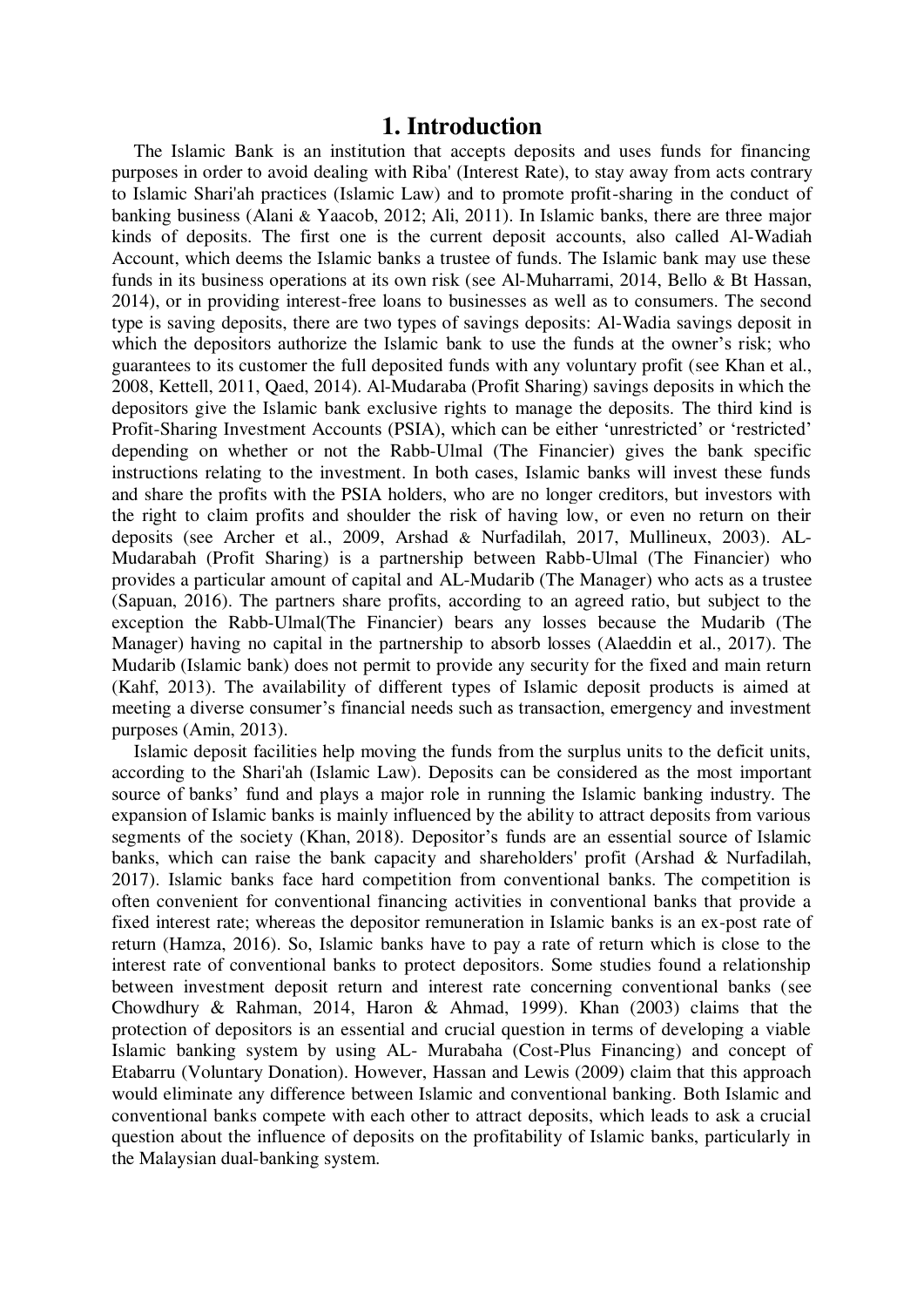In their early years, Islamic banks were able to mobilize deposits driven by depositor's emotional attachment and religiosity rather than perceived service quality. However, depositor behavior has changed and became seek returns and Sharia-compliant (Islamic Law) products at the same time. The depositors who believed that interest was prohibited and conventional banks were not Halal (allowed) decreased (Ismal, 2011). In Malaysia, under IFSA 2013, Islamic banks are required to separate the funds of Islamic deposit and investment accounts. The clearly defined investment account given by IFSA 2013 represents a shift towards a risk sharing model (Budiman et al., 2019). Prior to the introduction of IFSA 2013, Islamic banks sacrifice a portion of their profits to pay depositors under competitive pressure to maintain the customer loyalty. Currently, Islamic banks in Malaysia cannot do this, which results high risks of withdrawing investment accounts and transfer it to conventional banks. In this case, Islamic banks face a problem in obtaining funds because deposits are more important for Islamic banks than conventional banks, as interest is prohibited (Abduh, 2014). So, in a dual banking system like Malaysia, knowing the impact of deposits on the profitability of Islamic banks is necessary to improve the uses of banks, ensure the continuity of their profits to maintain depositors*,* and seek alternative sources of financing in times of decline in deposits.

In addition to this introduction, the study includes four more sections. Section two presents a brief revision of the relevant literature. Section three exposes the study methodology. Section four presents our main findings. Finally, section five includes the conclusion of the study.

### **2. Literature review**

Many literature reviews and previous studies analyzed the profitability of Islamic banks from various perspectives. In this section we are going to present some of them to give a wider picture of banking profitability. According to previous studies, the current research formulates the following hypotheses to determine the impact of Malaysia Islamic banks' deposits on their profitability:

**H1: There** is a significant positive relationship between deposits and profitability of Malaysian Islamic banks over the 2010-2019 period.

**H2:** There is a significant relationship between other bank-specific and profitability of Malaysian Islamic banks over the 2010-2019 period.

**H3:** There is a significant relationship between industry-specific and profitability of Malaysian Islamic banks over the 2010-2019 period.

**H4:** There is a significant relationship between macroeconomic indicators and profitability of Malaysian Islamic banks over the 2010-2019 period.

The majority of existing studies on the determinants of profitability of Islamic banks focused on bank-specific, industry-specific and macroeconomic variables. Shah Khan et al. (2014) indicate that the profitability of Islamic banking in Pakistan is significantly affected by bank-specific factors and external factor. Gearing ratio, non-performing loans ratio, asset management ratio, capital adequacy ratio, and operating efficiency have significant positive impact on ROA. The deposit ratio and consumer price index have a negative impact on ROA. Later, Aslam et al. (2016) found that Size, financing, and market share have a positive impact on ROA and ROE. Whereas Deposits, GDP and Inflation have a negative impact on ROA and ROE of Islamic banks operating in Pakistan over 2007- 2014.

 In Malaysia, Idris et al. (2011) revealed that the bank size has a significant positive relationship with the profitability from nine Islamic banks listed on the Bursa Malaysia for the period 2007-2009. Capital adequacy, credit risk, liquidity, and management of expenses have no significant impact. Later, Husain et al. (2015) investigate the relationship between return on assets and bank size, capital adequacy, liquidity, deposits and asset quality of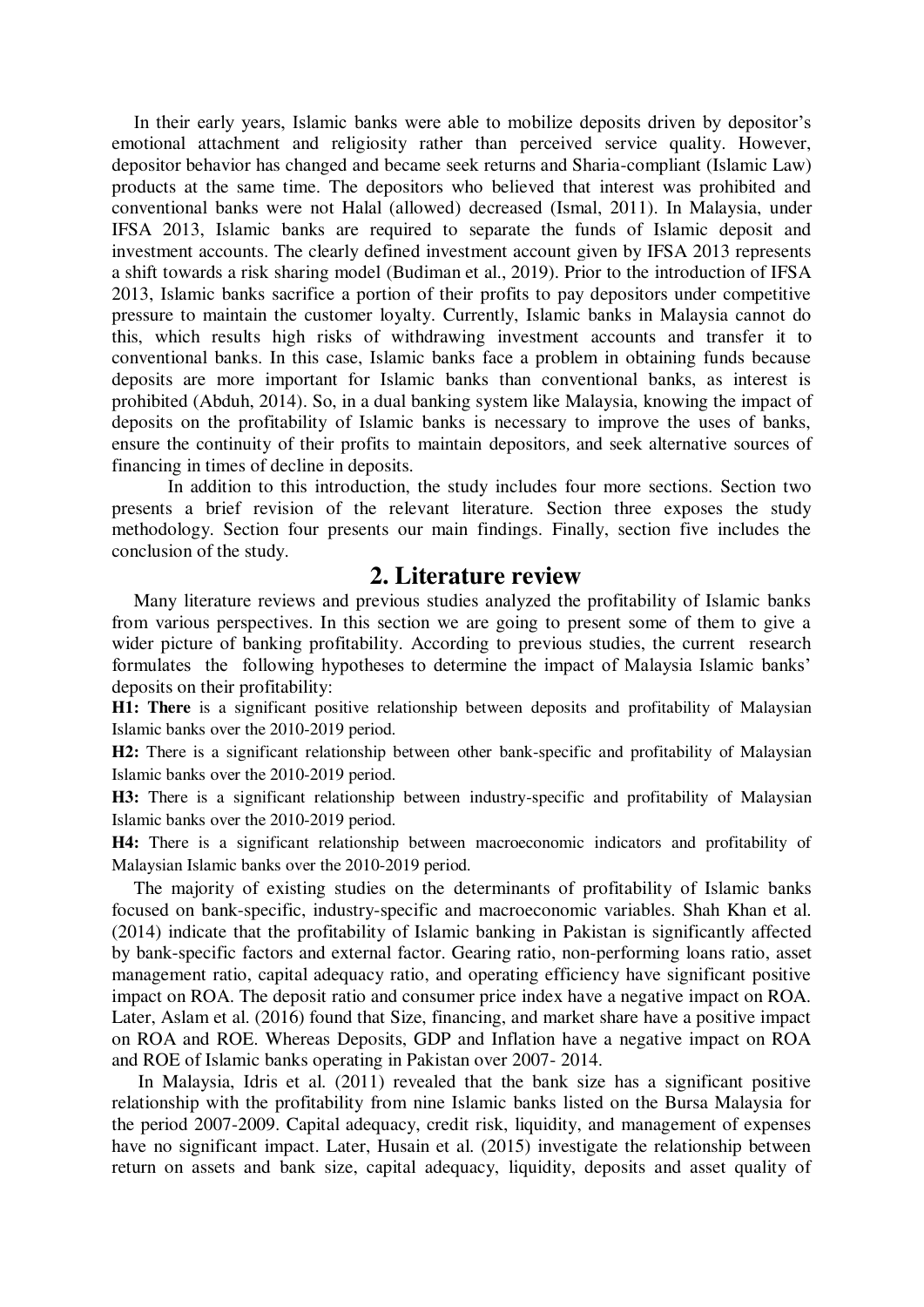Islamic banks. The study revealed that only bank size and asset quality are significant in determining the profitability with positive and negative relationship respectively. Recently, Suppia and Arshad (2019) investigate the relationship between bank-specific characteristics and profitability of Islamic and conventional in Malaysian banking sector from 2008 to 2016. The result shows that the capital ratio and deposit ratio gives impact on its profitability. Meanwhile, the bank size and liquidity ratio give impact on the profitability of Conventional banks.

In Bangladesh, Noman (2015) seeks to find out the factors that explain the profitability of seven full-fledged Islamic banks from 2003 to 2013. The obtained results indicated that the size, inflation and real interest rates affect positively on the profitability. While the credit risk, loan ratio, cost efficiency, equity capitalization, GDP growth and stock market turnover impact negatively the profitability. Hassan et al. (2019) in a study on banking industry considering the 2010–2017 data stated that capital-to-risk assets, bank size, and cost-to income are negatively correlated to bank profitability. However, investment-to deposit and non-performing investment positively correlated.

 Obeidat et al. (2013) found a significant positive relationship between return on assets (ROA) and the cost of deposits, restricted investment deposits, and money supply (M2) in Jordan. Also, there is a significant negative relationship with total deposits, total expenditures, Mudaraba (Profit Sharing) loans, and market share. The relationship between ROA and total loans, discount, interest rate, and consumer price index (CPI) is positive, but not significant. Daribi et al. (2017) examined the impact of liquidity on the profitability of five Islamic banks in the United Kingdom from 2005 to 2015. The results showed a cointegration through the variables in the short and long run. Moreover, liquidity influences negatively the profitability of these banks. Minny et al. (2017) analyzed the relationship between the interest rate changes and the profitability of three major participation banks in Turkey during the period 2008 Q1 to 2016 Q3. The obtained results showed that the interest rate and profitability are co-integrated, and their relationship is significantly positive.

Chowdhury and Rasid (2015) showed that operating efficiency ratio has a negative impact on the profitability of the Islamic banks. The equity financing and inflation have a positive significant impact on profitability. Whereas, the credit risk, liquidity risk and GDP growth rate have no significant impact on profitability of forty-four Islamic banks from the Asian and African regions. Trad et al. (2017) indicated that bank size and capital are the main factors responsible for increasing the profitability and stability of seventy-eight Islamic banks in twelve countries over the period 2004–2013. The macroeconomic variables, except inflation, are able to improve Islamic banks' stability. Javaid and Alalawi (2018) indicated a significant positive relationship between capital adequacy and both ROA and ROE which, reflecting the good financial condition of nine Islamic Banks in Saudi Arabia over the period 2000- 2013. Mennawi and Ahmed (2020) investigate the effect of bank-specific and industry characteristics along with macroeconomic variable (the inflation) on the profitability of a sample of 10 Islamic banks in Sudan. The results reveal that bank capitalization, operational cost efficiency, investment in short-term securities and inflation variables are significantly affecting the profitability of Islamic banks in Sudan. In contrary, the deposit-size of the bank as a market share indicator is not a significant determinant of banks' profitability.

Many studies have addressed the different factors that affect the profitability of Islamic banks, but there is a few of literature seeks to identify the impact of deposit on the bank performance. Studies have reached different results. Our study aims to clarify the relationship between deposits and profitability in the light of changes in the Islamic banking industry in Malaysia over the 2010-2019 period.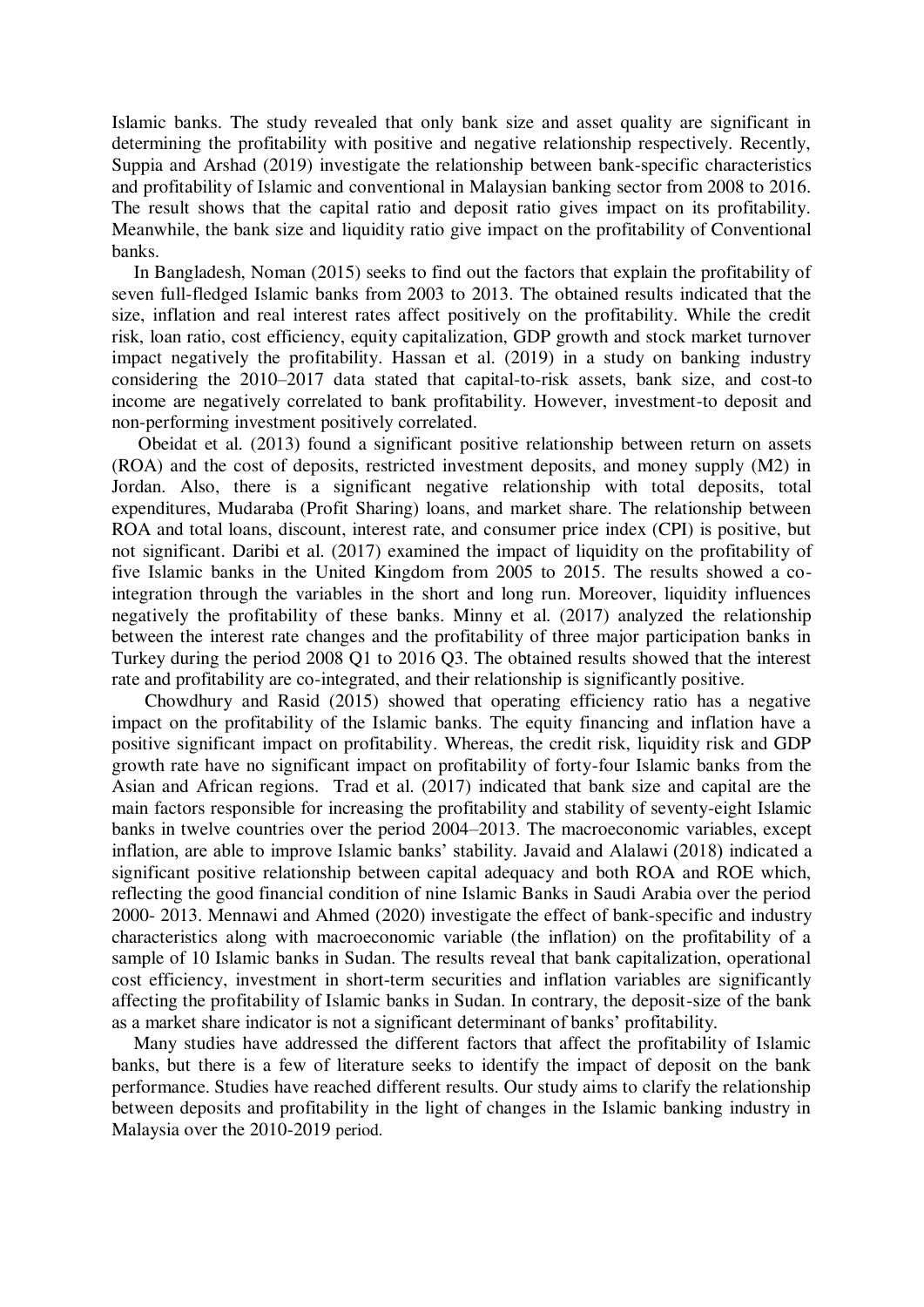## **3. Methods and Materials**

The Sample of this study covers fourteen Malaysian Islamic Banks between 2010 and 2019. This period followed the global financial crisis; most Islamic banks in Malaysia had overcome their challenges and stabilized their businesses. These banks make up approximately 92% of the total Islamic banking sector assets in 2019. They are chosen on the basis of data availability and covering local, foreign, large and small banks. In this study, we used the fixed effects panel data analysis since it allows more observations on the explanatory variables. This choice is due to the fact that the inherent multicollinearity problem between the independent variables can be totally avoided. The data used in this research paper is derived from the financial statements of Malaysian Islamic banks. The gross domestic product (GDP), inflation, deposit interest rate and exchange rate were retrieved from World Bank Database. In Islamic banks, there are many profitability ratios that have been used by researchers while measuring the bank performance, such as the return on assets (ROA) and the return on equities (ROE). In this study, the dependent variable is return on assets (ROA) measured as net income/loss after taxes divided by the total assets. (ROA) measures the bank's ability to generate profit for each unit of money invested in assets. The independent variables are given as follows:

**Deposits to Assets ratio (DA):** The deposits to asset ratio are a liquidity indicator that represents the total deposits to total assets. For Islamic banks, customer deposits represent a cheap source of financing, and thus, having more customer deposits is expected to increase the bank's profitability. However, the investment deposits can affect negatively profitability. Alzoubi(2018) shows that deposits have a significant positive effect on the bank's profitability, whereas Shah Khan et al. (2014) state that deposit ratio has a negative relationship with profitability.

**Risk-Weighted to Assets (RWAs):** Risk-weighted to assets are used to determine the minimum amount of regulatory capital that must be held by banks to maintain their solvency. This minimum amount is based on a risk assessment for each type of bank risk exposure: credit, market, and operational. According to Department of Finance (2019), the RWAs are a measure of a bank's assets (mostly loans) adjusted for their perceived risks. Das and Sy (2012) found that the stock returns are lower for banks with higher risk-weighted assets.

**Capital adequacy (CAR):** The capital adequacy is measured as the total equity to total Risk-Weighted to Assets (RWAs) for Islamic banks in accordance with the requirements of the Basel Committee. Agbeja et al. (2015) and Olalekan and Adeyinka (2013) found that the capital adequacy ratio has a positive effect on bank profitability. Barnor and Odonkor (2012) show a negative relationship between capital adequacy ratio CAR and ROA, ROE.

**Operating Cost Ratio (OCR):** The Operating Cost Ratio (OCR) is a measure of the cost of operating products or services relative to the revenue they generate. This ratio is used to see the effect of efficiency of management regarding expenses on bank's profitability (Rahman et al., 2015). In fact, it reflects the ability of the bank to generate revenue from its expenditure (Ivan D et al, 2018). The lower the ratio, the more efficient is the bank. The study of Boateng (2019) demonstrated that OCR had a negative significant relationship with profitability while addressing Ghanaian banks. Also, Mathuva (2009) found that the OCR is negatively related to ROA and ROE in Kenyan banks.

**Total Asset (TA):** The Total Asset (TA) of banks indicates the bank risk, and it is used to evaluate how size is related to the profitability made by the Islamic banks. Larger banks are normally associated with lower cost and earn profit more than smaller banks. The ratio of bank size will be taken as the logarithm of the total asset. The bank size can affect a bank's profitability positively or negatively. Staikouras and Wood (2004) found that the bank size has a negative impact on large banks and a significant positive impact on small banks. For his part, Gaber (2018) concluded that bank size has a significant positive impact on ROE, which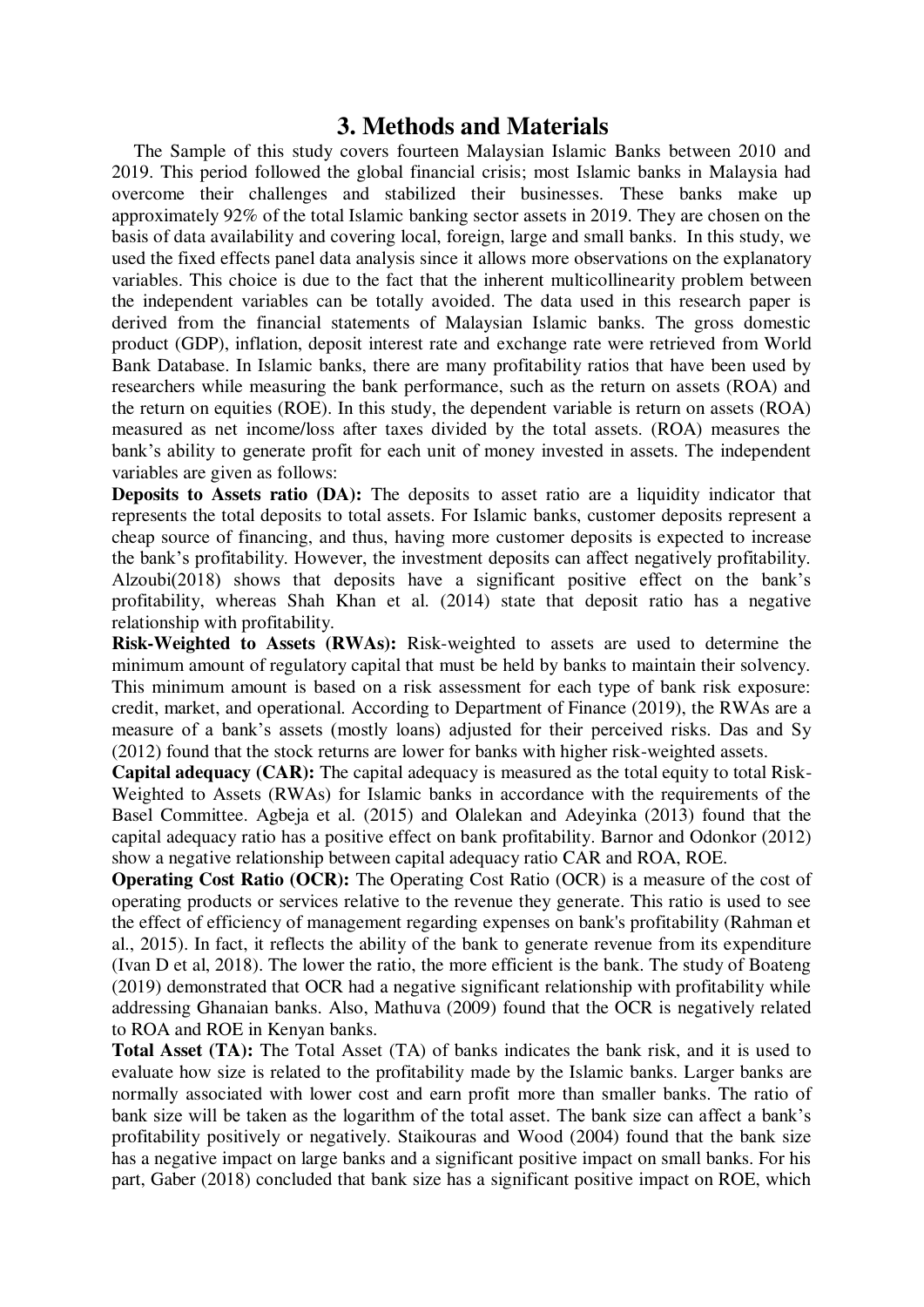implies that banking sector exhibits economies of scale in the banking sector of Palestine over the period 1995-2015.

**Financing to deposits Ratio (FDR):** FDR is a ratio that measures the level of bank liquidity and shows the ability of banks to fulfil loan demand using the bank's total deposit. The higher this ratio gives an indication of the lack of bank liquidity. Shiri et al. (2015) found a significant negative relationship between loans to deposits ratio and bank profitability. Noman (2015) showed a negative correlation of the loan and bank performance, which implies that higher deposit transmission into loan, does not generate profit for the Islamic banks in Bangladesh. The study of Rengasamy (2014) indicated that there was a positive impact of (FDR) on the profitability (ROA) of Malaysian commercial banks for the period 2009 to 2013.

**The market share (MS):** The market share is measured by the total Islamic banks' asset as a percent of the total asset banking system. Consequently, it examines the impact of competition between Islamic and conventional banks on Islamic banking profitability. Al Arif and Awwaliyah (2019) showed that the market share has not a direct effect on the profitability of the Islamic banking in Indonesia. These results indicated that a higher market share does not mean higher profit or vice versa.

**Gross Domestic Product (GDP):** This study uses the GDP as a measure of the cyclical input effects, which are expected to have a positive relationship with bank profitability. It is predicted that when GDP slows down, there will a decline in credit quality which will lead to an increase in defaults, thus, reducing profits. Udom and Onyekachi (2018) showed a significant negative relationship between the GDP Growth and the ROA of Commercial Banks in Nigeria between 1996 and 2016.

**Inflation(INF):** High inflation decreases purchasing power as a result of higher market prices, consumer will consume more and save less, therefore deposits will decline and the bank profitability decreases (Dodi et al., 2018; Asadullah, 2017). Mimouni et al. (2019) found a positive correlation between inflation and profitability. This result indicates that with inflation, bank profitability increases more than it costs. Noman (2015) shows that inflation influence profitability positively.

**Deposit interest rate (DINT):** In Malaysia, both Islamic and conventional banks compete with each other to attract deposits from Customers, as there is no pre-determined rate of return involved in the Islamic banking system, Islamic bank customers are guided by the interest rate (Zulkhibri, 2018). The interest rate has a negative impact on bank's profitability because they have to pay more the depositor due to increase in interest rate (Muzammil  $\&$ Siddiqui, 2020).

**The exchange rate (TCH):** The exchange rate measures the relative value of a country's currency against the value of the currency of its trading partners (Tumewang, Isnaini, & Musta'in, 2019). Islamic banks dealing with imported products are vulnerable to fluctuations in the exchange rate of their local currency against the dollar. Ali et al. (2018) claimed that a higher exchange rate may considerably increase the profitability of Bruneian Islamic banks. Kusuma and Rahman (2018) show a positive and significant influence of exchange rate on the profitability of Islamic banks in Indonesia over the period 2012-2015.

 In this study, we used a set of panel data from 2010 to 2019 which contains one dependent variable (ROA) and eleven independent variables, i.e., DA, RWAs, CAR, OCR, TA, FDR, MS, GDP, INF, DINT, and TCH. The following equation will be used:

 $(ROA)_{i,t} = \alpha + \beta 1LOG(DA)_{i,t} + \beta 2LOG(RWAs)_{i,t} + \beta 3LOG(CAR_{i,t}) + \beta 4LOG(OCR)_{i,t}$ **+**β5**LOG(TA)i,t+** β6**LOG(FDR)i,t +**β7**LOG(MS)i,t +** β8 **LOG(GDP)i,t+** β9 **LOG(INF)i,t+** Β10 **LOG (DINT)i,t+** Β11 **LOG (TCH)i,t** (1)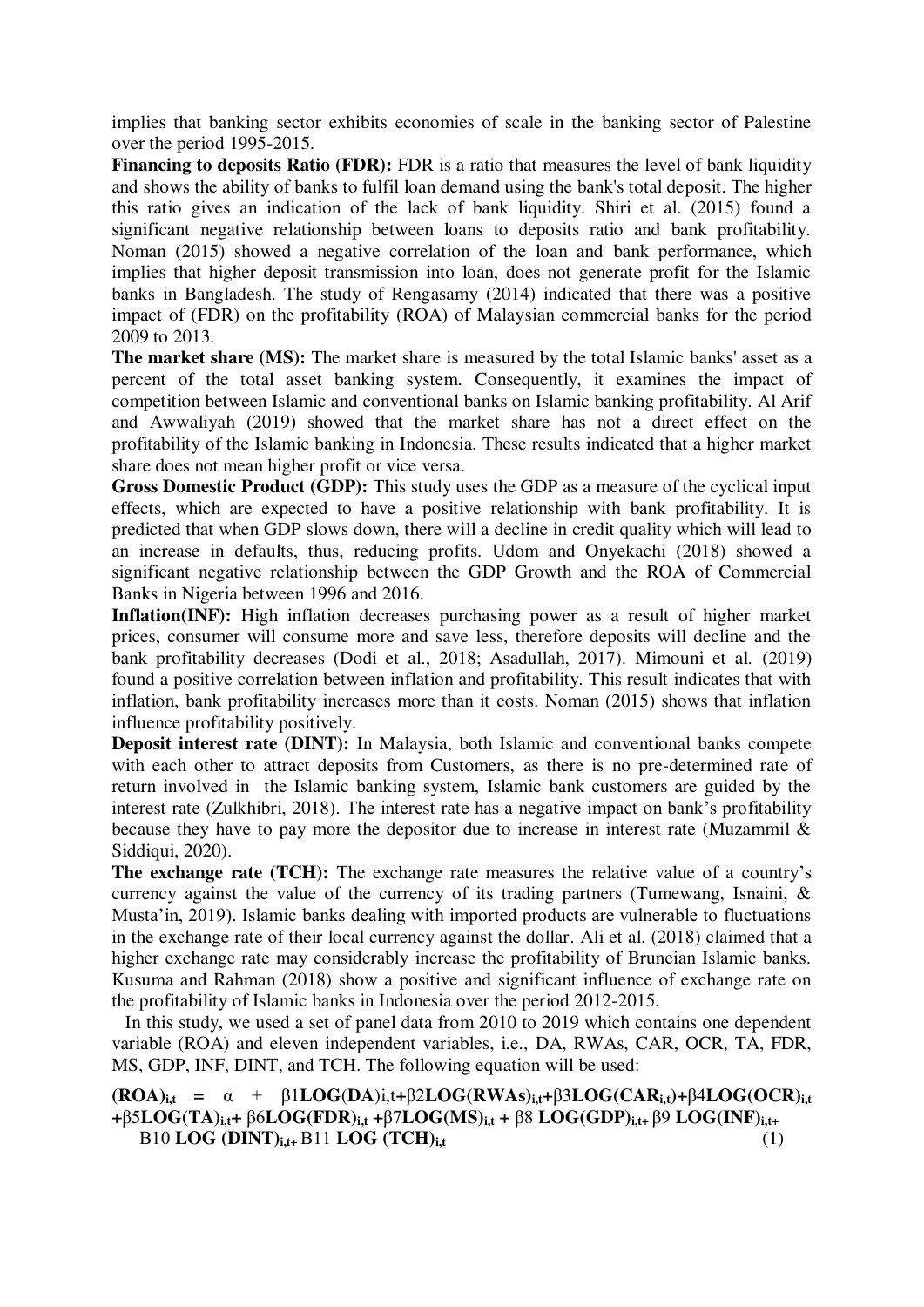The study uses secondary data which are collected from different sources to test the relationship between the profitability of the bank and its particular determinants and macroeconomic variables. The individual Islamic banks' financial statements are the fundamental data source; they are submitted by the Central Bank of Malaysia for supervisory purposes.

## **4. Results and discussion**

Table I shows a summary of descriptive statistics for the panel data of fourteen Malaysian Islamic Banks between 2010 and 2019. The cited table is considered as a basic summarization that will help the researcher in getting an early prediction of the model. Usually, it consists of mean, median, maximum, minimum, and standard deviation. **Table I:** Descriptive statistics of Islamic banks

| <b>Table 1.</b> Descriptive statistics of islamic banks |             |               |                |         |           |  |  |  |
|---------------------------------------------------------|-------------|---------------|----------------|---------|-----------|--|--|--|
| <b>Variables</b>                                        | <b>Mean</b> | <b>Median</b> | <b>Maximum</b> | Minimum | Std. Dev. |  |  |  |
| ROA                                                     | 0.73        | 0.78          | 1.72           | $-4.46$ | 0.59      |  |  |  |
| DA.                                                     | 72.53       | 75.91         | 91.87          | 24.29   | 15.57     |  |  |  |
| <b>RWAs</b>                                             | 57.50       | 59.52         | 88.29          | 24.05   | 15.57     |  |  |  |
| CAR                                                     | 16.59       | 15 77         | 31.26          | 10.66   | 3.67      |  |  |  |
| FDR.                                                    | 92.26       | 87.10         | 277.3          | 44.08   | 31.98     |  |  |  |
| TА                                                      | 34.98       | 22.15         | 245.23         | 4.07    | 40.89     |  |  |  |
| OCR                                                     | 56.96       | 53.07         | 129.31         | 23.31   | 19.09     |  |  |  |
| <b>MS</b>                                               | 27.58       | 26.70         | 34.60          | 20.70   | 4.55      |  |  |  |
| GDP                                                     | 1029.97     | 1037.89       | 1420.49        | 559.55  | 221.84    |  |  |  |
| <b>INF</b>                                              | 212         | 2.09          | 3.87           | 0.66    | 0.96      |  |  |  |
| DINT                                                    | 2.95        | 2.98          | 3.14           | 2.50    | 0.17      |  |  |  |
| <b>TCH</b>                                              | 3 71        | 3.77          | 4.48           | 3.05    | 0.52      |  |  |  |
| <b>Observations</b>                                     | 140         | 140           | 140            | 140     | 140       |  |  |  |

In this study, the mean value of ROA for the fourteen Islamic banks is 0.73%, with a standard deviation of 0.59, the maximum is 1.72%, and the minimum is  $-4.46\%$ . The mean of DA is 72.53% and a standard deviation of 15.57 with a maximum of 98.97%, and the minimum is 24.29%. From Table I, we can see that the research variables range widely; the most likely reason for this wide range is that the sample included banks of different sizes; some of these banks were new, while others were relatively older. Table II shows the correlation matrix. Clearly, the correlation matrix shows that all the variables are not strongly related to each other (values less than 0.7) which could indicate the absence of multicollinearity.

|             | <b>ROA</b> | DA      | <b>RWS</b> | <b>CAR</b> | <b>FDR</b> | <b>TA</b> | <b>OCR</b> | <b>MS</b> | <b>GDP</b> | <b>INF</b> | <b>DINT</b> | <b>TCH</b> |
|-------------|------------|---------|------------|------------|------------|-----------|------------|-----------|------------|------------|-------------|------------|
| <b>ROA</b>  | 1.0        |         |            |            |            |           |            |           |            |            |             |            |
| DA          | 0.36       | 1.0     |            |            |            |           |            |           |            |            |             |            |
| <b>RWS</b>  | $-0.23$    | $-0.06$ | 1.0        |            |            |           |            |           |            |            |             |            |
| <b>CAR</b>  | $-0.28$    | $-0.45$ | $-0.03$    | 1.0        |            |           |            |           |            |            |             |            |
| <b>FDR</b>  | $-0.01$    | $-0.59$ | $-0.193$   | $-0.02$    | 1.0        |           |            |           |            |            |             |            |
| TA.         | 0.23       | 0.16    | $-0.52$    | $-0.01$    | 0.08       | 1.0       |            |           |            |            |             |            |
| <b>OCR</b>  | $-0.44$    | $-0.40$ | 0.41       | 0.43       | 0.09       | $-0.43$   | 1.0        |           |            |            |             |            |
| <b>MS</b>   | 0.05       | 0.01    | $-0.13$    | 0.41       | 0.17       | 0.26      | $-0.01$    | 1.0       |            |            |             |            |
| <b>GDP</b>  | 0.08       | 0.05    | $-0.14$    | 0.34       | 0.11       | 0.27      | $-0.04$    | 0.88      | 1.0        |            |             |            |
| <b>INF</b>  | $-0.15$    | $-0.06$ | 0.02       | $-0.09$    | 0.07       | $-0.08$   | 0.054      | $-0.03$   | $-0.22$    | 1.0        |             |            |
| <b>DINT</b> | 0.034      | 0.04    | $-0.11$    | 0.10       | 0.08       | 0.17      | $-0.024$   | 0.49      | 0.72       | $-0.04$    | 1.0         |            |
| <b>TCH</b>  | $-0.01$    | $-0.02$ | $-0.12$    | 0.38       | 0.21       | 0.23      | 0.05       | 0.83      | 0.75       | $-0.13$    | 0.56        | 1.0        |

**Table** II**:** Correlation matrix of Islamic banks

The results of the regression model are shown in Table III.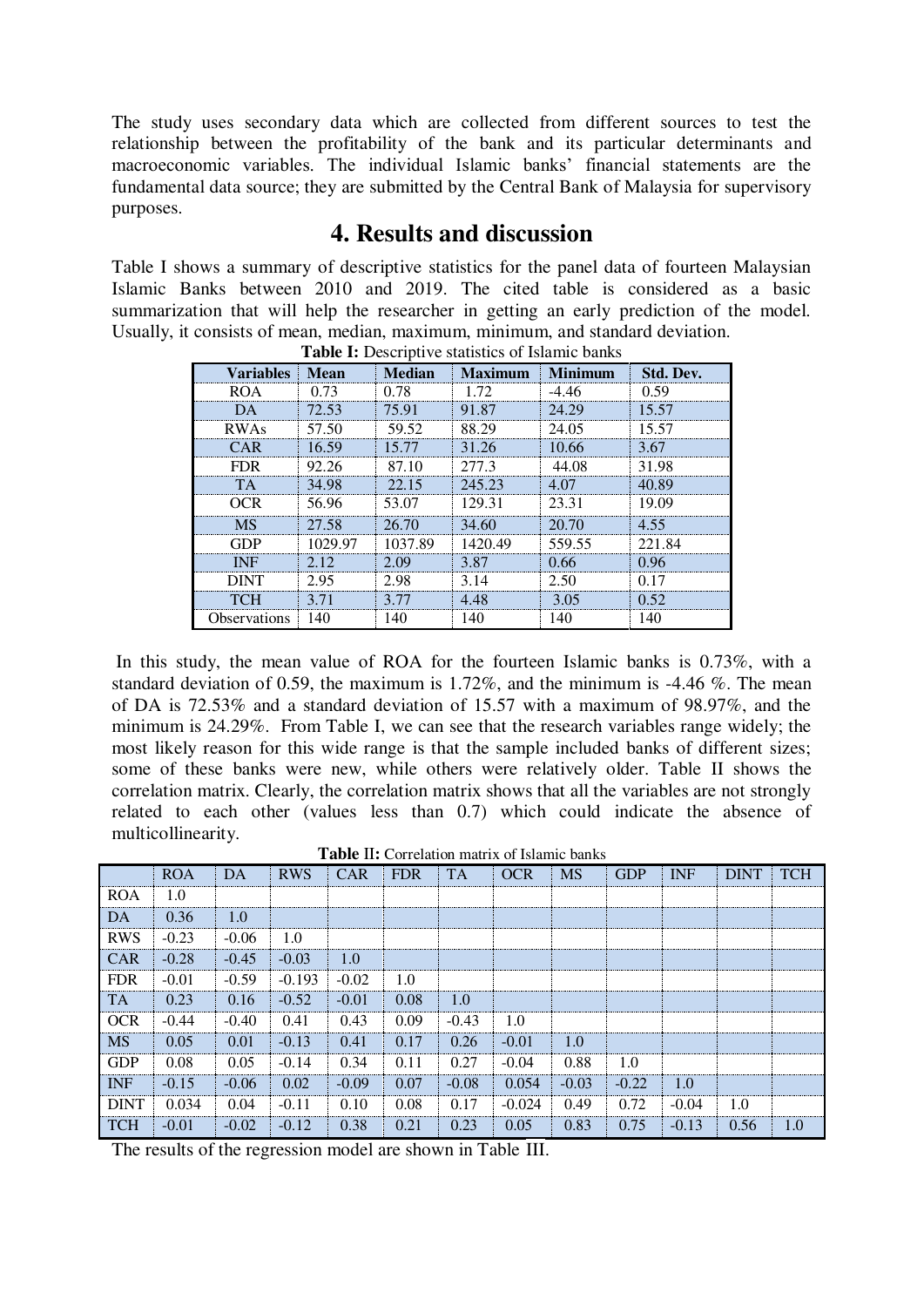| <b>Variable</b>                       | <b>Coefficient</b><br><b>Std. Error</b> |                   | t-Statistic | Prob.     |
|---------------------------------------|-----------------------------------------|-------------------|-------------|-----------|
| €                                     | -5.398998                               | 4.168265          | -1.295263   | 0.1978    |
| <b>LOGDA</b>                          | 2.204371                                | 1.253028          | 2.759235    | $0.0212*$ |
| <b>LOGRWS</b>                         | 0.246108                                | 0.792314          | 2.310619    | 0.0567    |
| <b>LOGCAR</b>                         | 1.454793                                | 1.003497          | 2.449723    | $0.0499*$ |
| <b>LOGFDR</b>                         | 1.825054                                | 0.834556          | 2.186856    | $0.0308*$ |
| LOGTA                                 | 0.944313                                | 0.553500          | 1.706075    | 0.0907    |
| LOGOCR                                | $-0.961501$                             | 0.625577          | -1.936982   | 0.0870    |
| <b>LOGMS</b>                          | 3.754363                                | 2.519090          | 1.490365    | 0.1389    |
| <b>LOGGDP</b>                         | $-2.223036$                             | 1.898361          | -1.871029   | $0.0440*$ |
| <b>LOGINF</b>                         | $-0.527804$                             | 0.223697          | $-2.359465$ | $0.0200*$ |
| <b>LOGDINT</b>                        | 6.973334                                | 4.232973          | 1.647385    | 0.1022    |
| <b>LOGTCH</b>                         | $-3.050991$                             | 1.528789          | -1.995691   | $0.0483*$ |
|                                       |                                         |                   |             |           |
| Cross-section fixed (dummy variables) |                                         |                   |             |           |
| R-squared                             | 0.699521                                | F-statistic       |             | 5.782497  |
| Adjusted R-squared                    | 0.625073                                | Prob(F-statistic) | 0.000000    |           |
|                                       | 1.890193                                |                   |             |           |

**Table III:** Results of the Regression Analysis (ROA)

**Note:** \* denotes that the coefficient is significant at 5% level

From Table III we can learn the following:

**ROA**<sub>it</sub> =  $-5.39$  +  $2.20$ **LOGDA**<sub>it</sub>  $+0.24$ **LOGRW**<sub>it</sub> $+1.45$ **LOGCAR**<sub>it</sub>  $+1.82$ **LOGFDR +**0.94**LOGTAi,t -** 0.96**LOG**OCR **i,t +**3.75**LOGMS -**2.22**LOGGDPi,t -0.52LOGINFi,t+ 6.97 LOG**DINT**i,t – 3.05LOG**TCH**i,t** 

The regression shows that six variables are significant at the 5% level, which are: LOGDA**,**  LOGCAR, LOGFDR, LOGGDP, LOGINF, and LOGTCH. Durbin Watson's value shows that there is no issue of autocorrelation among variables as this value is closer to 2. The value of R square is 69.95%, which means that our independents variables contribution over the profitability of Islamic banks in this study is 69.5%. Thus, a variation of 30.05% in ROA is not explained. The lower value of R square in this model depicts that the profitability of Islamic banks cannot be fully explained using only these variables. Hence, there are still other variables that have an impact on the model, but those are out of the scope of our study. Fstatistic 5.78 reflects an acceptable level of significance in defining the correlation among the variables. The p-value denoted as the probability (F-statistic) is close to zero and represents a high significance level. The correlation coefficient  $r = 83.63$  shows a strong positive relationship between ROA and the explanatory variables.

The findings have reported a positive relationship between bank deposits to assets (DA) and profitability and it was statistically significant at the 5% level. The regression coefficient indicates that a one percent increase in the ratio of deposits to assets leads to a 2.20 percent rise in ROA. As shown in Table I, the Islamic banks rely heavily on deposits in their investment, which have accounted for 72.53% on average from total Liabilities. Furthermore, deposits represent a cheaper source of financing, especially if the deposits contain current accounts that will not participate in profits, thereby allowing the bank to reduce the cost and increase their profitability. Empirical results of the studies of Alzoubi (2018) Obeidat et al., (2013) are compatible with our findings. Besides, some studies revealed incompatible findings with this study by showing that there is a negative link between deposits and profitability (Aslam, et al., 2017; Husain et al., 2015; Shah Khan et al. 2014).

The regression analysis shows that LOGCAR have a positive and significant impact on return on assets. This result indicates that banks that have stronger capital levels are more profitable than those that have lower capital adequacy. This is consistent with the work of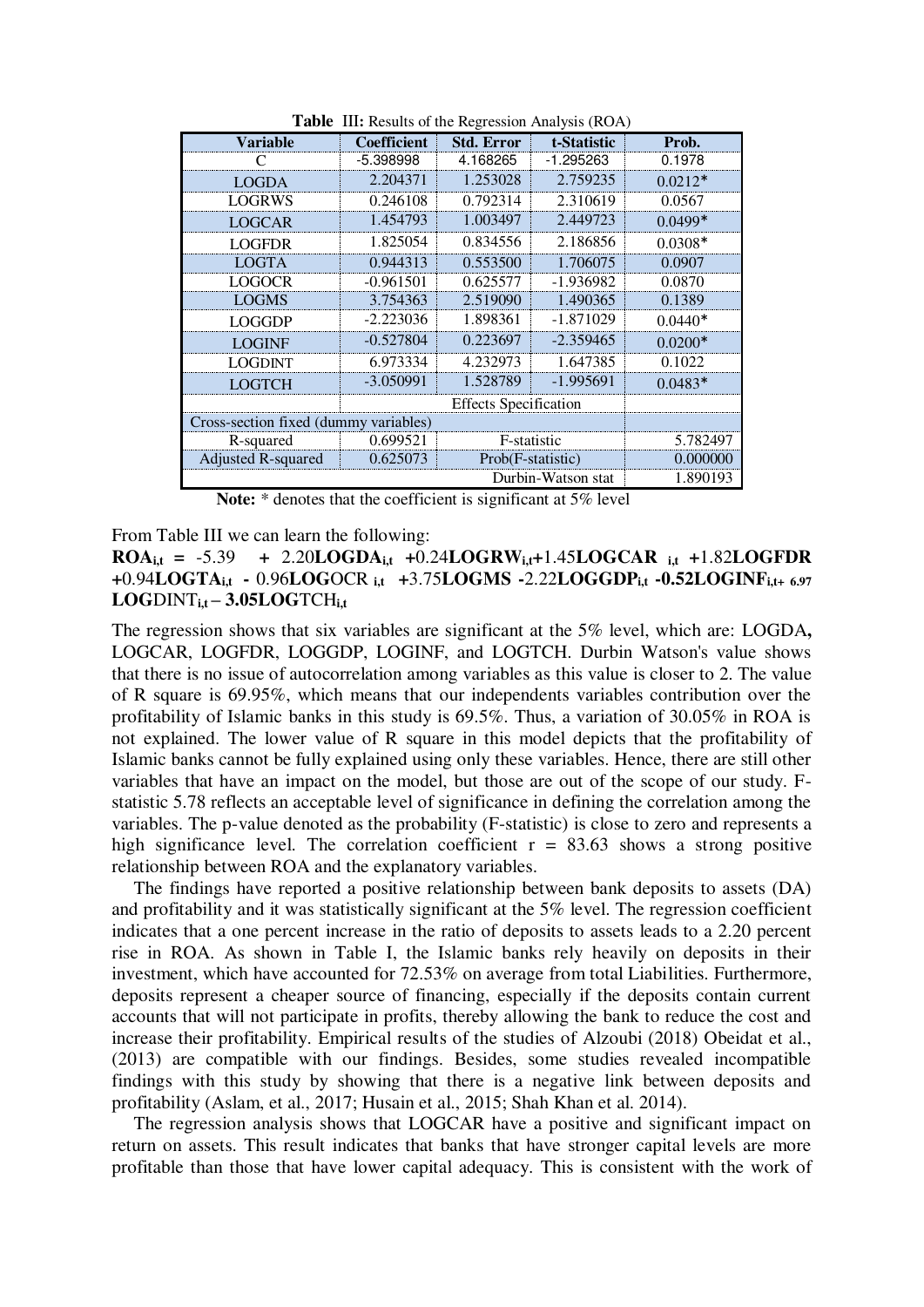Agbeja et al. (2015) and Olalekan and Adeyinka (2013), but contrary with results of Idris et al. (2011) and Barnor and Odonkor (2012). In addition, LOGFDR have a positive and significant impact on return on assets. Higher deposit transmission into financing Islamic does generate profit for the Islamic banks in Malaysia. The same result was achieved by Rengasamy (2014), but Noman (2015) achieved the opposite. The macroeconomic variables LOGGDP, LOGINF, and LOGTCH have a negative and significant impact on return on assets. This result means that Islamic banks in Malaysia are working under pressure from the economic environment, which negatively affects their profitability. Several studies have found this negative relationship (Udom & Onyekachi, 2018, Dodi et al., 2018, Shah Khan et al. 2014). Finally, the regression shows also that LOGRWS, LOGTA, LOGOCR, LOGMS and LOGDINT have no significant impact on return on assets of Islamic banks in Malaysia over 2010-2019.

The results obtained on the relationship between deposits and profitability of Islamic banks in Malaysia validated three hypotheses in our study, which are: H1, H2, and H4. The third hypothesis H3 was rejected.

## **5. Conclusion**

A balanced panel of fourteen Islamic banks over the period 2010–2019 was used to analyze the effect of deposits on the profitability of Islamic banks in Malaysia. In addition to the Deposits Assets ratio (DA), we used other bank-specific, industry-specific and macroeconomic variables. The obtained results showed that deposit has a positive impact on ROA in Malaysian Islamic banks. LOGCAR, LOGFDR, LOGGDP, LOGINF, and LOGTCH have a significant impact on profitability of Malaysian Islamic banks. However, industryspecific has no significant impact on profitability in this study. The profitability of Malaysian Islamic banks during the period 2010-2019 has been positively affected by internal characteristics, including deposits, but has been negatively affected by the macro-economic variables excluding deposit interest rate. The industry-specific has no significant impact.

In the future, with the efforts of Bank Negara Malaysia to promote the use of Investment Account with IFSA 2013 could negatively affect the future profitability of Islamic banks and increase the displaced commercial risk. The competitive pressure, to attract more funds, will force Islamic banks to yield a part of own profits to pay depositors, in order to maintain their loyalty, as long as interest is prohibited and alternatives to fundraising are limited. Therefore, Islamic banks are invited to make great efforts to diversify their deposits and minimize their costs in order to increase their profitability in a competitive environment. The results of this study have several implications for Islamic banks' business strategy and prudential regulation in Malaysia and other countries adopting Islamic banking services.

### **References**

- Abduh, M. (Oct Dec 2014) **''**Withdrawal Behavior of Malaysian Islamic Bank Customers: Empirical Evidence from Three Major Issues**''** *Journal of Islamic Banking and Finance*, 43-54
- Agbeja, O., Adelakun, O.J., Olufemi, F. I. (Month: September-December 2015) **''**Capital Adequacy Ratio and Bank Profitability in Nigeria: A Linear Approach**''** *International Journal of Novel Research in Marketing Management and Economics* **2(3)**, 91-99.
- Alaeddin, O., Archer, Rifaat, A.A.K.., & Rasid.M.E.S. (2017) **''**Do Profit-sharing Investment Account Holders Provide Market Discipline in an Islamic Banking System**''** *Journal of Financial Regulation* **3**, 212.
- Alani, F.S., & Yaacob, H. (2012) **''**Traditional Banks Conversion Motivation into Islamic Banks: Evidence from the Middle East**''** *International Business Research* **5(12)**, 84.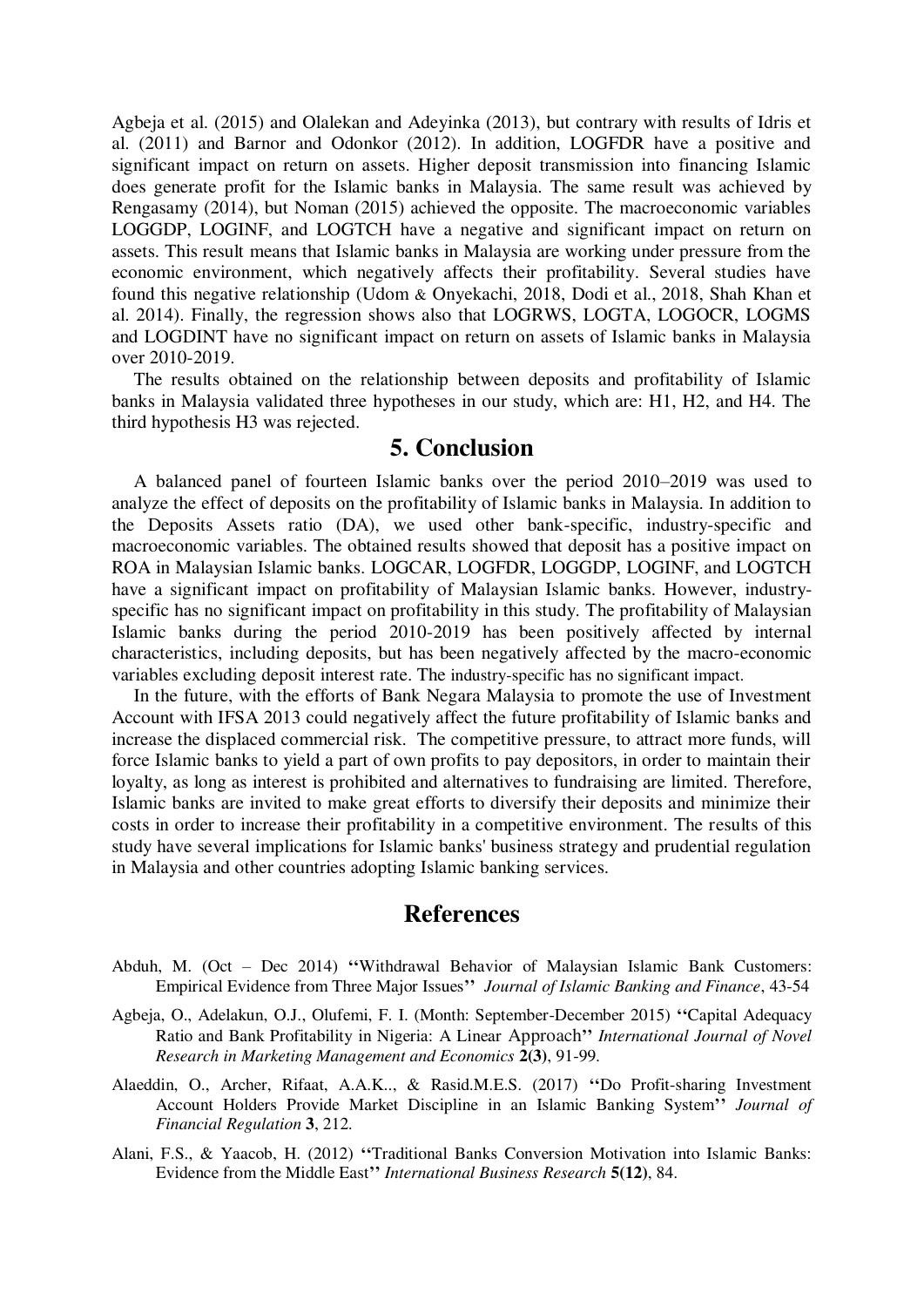- Al Arif, M. N. R., & Awwaliyah, T. B. (2019) **''**Market Share, Concentration Ratio and Profitability: Evidence from Indonesian Islamic Banking Industry**''** *Journal of Central Banking Theory and Practice* **2**, 189-201.
- Ali, AE.E.S. (2011) **''**Islamic Banking Structures: Implications for Risk and Financial Stability**''** Discussion Paper Series, Islamic Research and Training Institute.
- Ali, Q., Maamor, S., Yaacob, H., & Gill, M .U. T. (2018) **''**Impact of Macroeconomic Variables on Islamic Banks Profitability**''** *Journal of accounting and applied business research* **2(2)**.
- Al-Muharrami, S. (2014) **''**Islamic Banking: Basic Guidelines for Researchers**''** *European Journal of Social Sciences* **45(3)**, 264.
- Alzoubi, T. (2018) **''** Determinants of bank profitability: Islamic versus conventional banks**''** *Banks and Bank Systems* **13(3)**, 106-113.
- Amin, H. (August 2013) **''**Some Viewpoints of Islamic Banking Retail Deposit Products in Malaysia**''** *Journal of Internet Banking and Commerce* **18(12)**, 11.
- Archer, S & Abdel Karim, R.A. (2009) **''**Profit-Sharing Investment Accounts in Islamic Banks: Regulatory problems and possible solutions**''** *Journal of Banking Regulation* **10(4)**, 303.
- Arshad, N.C & Nurfadilah, D. (2017) **''**The Factors Influencing the Changes of Deposit in Islamic Bank: Comparative Study between Malaysia And Indonesia**''** *Journal of Islamic Banking and Finance* **5(02)**, 40.
- Aslam, M. K., Inamullah, & Ismail, M. (June 2016) **''**Determinants Affecting the Profitability of Islamic Banks: Evidence from Pakistan**''** *International Journal of Operations and Logistics Management* **5(02)**, 115-127.
- *Barnor, C., Odonkor,* TA*. (2012)* **''** Capital Adequacy and the Performance of Ghanaian Banks**''** *Journal of Business Research* **6(1-2)**.
- Bank Islam Malaysia Berhad (2019) *Islamic Financial Services Act 2013*, 5.
- Bank Negara Malaysia. (2019) *Financial Stability and Payment Systems Report 2018*, 3
- Bello, S. A.A., & Bt Hassan R. (2014) **''**Saving and current in the context of shari'ah**''** *Arabian Journal of Business and Management Review* **1(12)** ,7- 8.
- Boateng, K. (June. 2019) **''**The Relationship between Efficiency, Productivity, and Profitability of Ghanaian Banks**''** *Journal of Business and Management* **21(06)**, 52-60.
- Budiman, I. K.; Abdulaziz, M.; Jaffar, A. and Lo, M. T. (2019) **''**Impacts of the Islamic Financial Services Act 2013 on Investment Account products offered by Islamic Banks in Malaysia**''**  *International Journal of Management and Applied Research*  6(4)[. https://doi.org/10.18646/2056.64.19-024](https://doi.org/10.18646/2056.64.19-024)
- Chowdhury, M. A.F., & Rahman, S. M. K. (June 2014) **''**The Effect of Conventional Bank's Interest Rate & Islamic Bank's Profit Rate on Investment & Return: An Empirical Investigation in Bangladesh**''** *Asia-Pacific Journal of Business* **5(01)**, 3-41.
- Chowdhury, M**.** A**.**F., & Rasid, M. E. S M. (2015) **''**The determinants of the profitability of Islamic banks: a cross-sectional study from Asia and Africa**''** *International Journal of Business and Globalisation* **15(3)**, 375-388.
- Dabiri, M.A., Yusof, R. M., & Abd wahab, N. (April 2017) **''**Profitability and Liquidity of Islamic Banks in the United Kingdom**''** *Asian Journal of Multidisciplinary Studies*, **5(4)**, 66-72.
- Das, S., & Sy, A.N.R. (January 2012) **''**How Risky Are Banks' Risk Weighted Assets? Evidence from the Financial Crisis**''** IMF Working Paper, WP/12/3*6*.
- Department of Finance(2019) **''**Risk Weighted Assets in Ireland The Link to Mortgage Interest Rates**''** <https://assets.gov.ie/6836/664f5174ebd34f7e938aea654bed6757.pdf>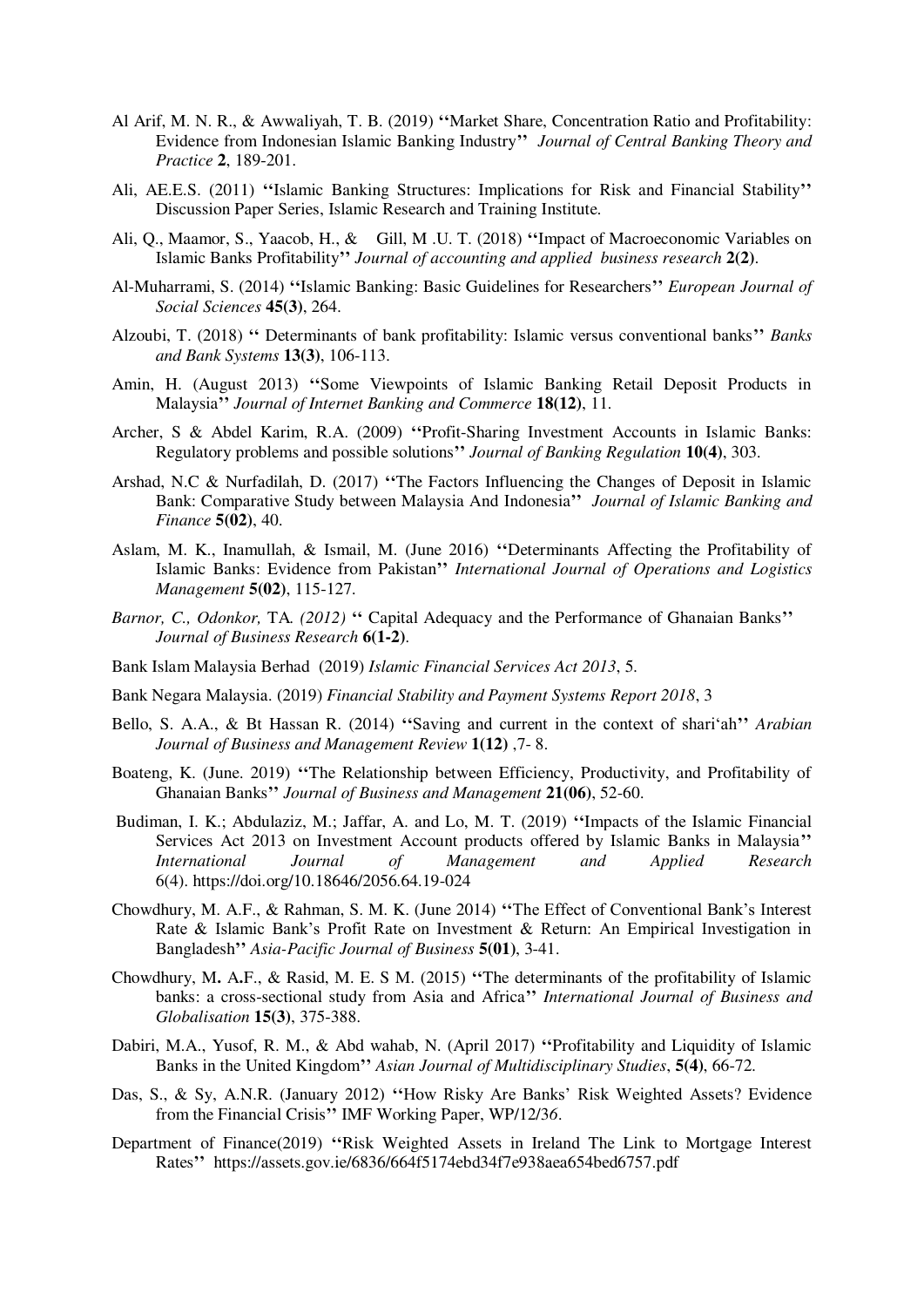- Dodi, Supiyadi, D., & Arief, M. (2018) **''**Islamic Bank Profitability : A Study of Islamic Bank in Indonesia**''** *The International Journal of Business Review (The Jobs Review)*, **1(1)**, 51–62. https://doi.org/https://doi.org/10.17509/tjr.v1i1.12291
- Gaber, A. (2018) **''**Determinants of Banking Sector Profitability: Empirical Evidence from Palestine**''** MPRA Paper No. 89772, posted 30 Oct 2018 08:40 UTC[.https://mpra.ub.uni](https://mpra.ub.uni-muenchen.de/89772/1/MPRA_paper_89772.pdf)[muenchen.de/89772/1/MPRA\\_paper\\_89772.pdf](https://mpra.ub.uni-muenchen.de/89772/1/MPRA_paper_89772.pdf)
- Hamza, H. (2016) **''**Does investment deposit return in Islamic banks reflect PLS principle?**''** *Borsa \_ Istanbul Review* **16(01)**, 33.
- Haron, S., & Ahmad, N. (1999) **''**The effects of conventional interest rate and rate of profit on funds deposited with Islamic banking system in Malaysia**''** *International Journal of Islamic Financial Services* **1(4)**.
- Hassan, S. M. R., & Ahmed, R. (2019) **''**Internal Determinants of Islamic Bank Profitability: Evidence from Bangladesh**''** *International Journal of Economics and Financial Research* **5(7)**, 171-176.
- Husain, A., Affandi, S., & Abdul Shukur, N. (2015) **''** The Internal Determinants of Islamic Banks' Profitability in Malaysia**''** *Journal of Basic and Applied Scientific Research* **5(7)**, 17-21.
- Idris, A. R., Asari, F. F A H., Taufik, N. A. A., Salim, N.J., Mustaffa, R., & Jusoff, K. (2011) **''**Determinant of Islamic Banking Institutions' Profitability in Malaysia**''** *World Applied Sciences Journal* **12** (Special Issue on Bolstering Economic Sustainability), 01-07.
- Ismal, R. (Apr- Jun, 2011) **''**Understanding characteristics of depositors to develop the Indonesian islamic banks**''** *Journal of Islamic economics, banking and finance* **7(02)**, 32.
- Ivan D.T., Nazaria Md. A, & Kho, Y. Y. J. (2018) **''**Determinants of Commercial Banks' Profitability in Malaysia**''** *MPRA Paper No. 85598,* posted 30 Mar 2018.
- Javaid, S., & Alalawi, S. (2018) **''**Performance and profitability of Islamic banks in Saudi: An empirical analysis**''** Asian *Economic and Financial Review***8(1)**, 38-51.
- [Kahf,](https://www.google.dz/search?hl=fr&tbo=p&tbm=bks&q=inauthor:%22MONZER+KAHF%22) M. (2013) *Islamic Finance Contracts*, Al Manhal, 102.
- Kettell, B. (2011) *Case Studies in Islamic Banking and Finance*, Wiley, 50-51.
- Khan, M.F. (2003) **''**Guaranteeing Investment Deposits in Islamic banking System**''** *J.KAU: Islamic Econ* **16(1)**, 45-52
- Khan, M.S.N., Kabir, H., & Shahid, I. A. (2008) **''**Banking Behavior of Islamic Bank Customers in Bangladesh Banking and Finance**''** *Journal of Islamic Economics*, 162.
- Khan, T.(2018) **''**Deposit Performance Analysis: A Comparison of Conventional and Islamic Banks in Bangladesh**''** *International Journal of Economics* **6(4)**, 165-173.
- Kusuma, D. B. W. & Rahman, D. F. (2018) **''**Analysis of the impact of selected macroeconomic indicators on islamic banks' profitability in Indonesia**''** *International Journal of Economics, Business and Management Research* **2(4)**, 142-159.
- Mennawi, A. N. A. & Ahmed, A. A. (2020) **''**Influential Factors on Profitability of Islamic Banks: Evidence from Sudan**''** *International Journal of Economics and Finance* **12(6)**.
- Mimouni, K., Smaoui, H., Temimi, A. & Al-Azzam, M. (2019) **''**The impact of Sukuk on the performance of conventional and Islamic banks**''** *Pacific-Basin Finance Journal* **54**, 42–54.
- Minny, M., α Görmüş, Ş. (July 2017) **''**The Impact Of Interest Rate Fluctuations On The Participation Banks Profitability: Turkey Case**''** *International journal of Islamic economics and finance studies* **3(2)**, 55-73.
- Muhammad, M. & Siddiqui, D. A. (July 2, 2020) **''**Effect of Interest Rates and Bank Size on Profitability of Islamic Banks in an Interactive Model**''** Available at SSRN[: https://ssrn.com/abstract=3641634.](https://ssrn.com/abstract=3641634)